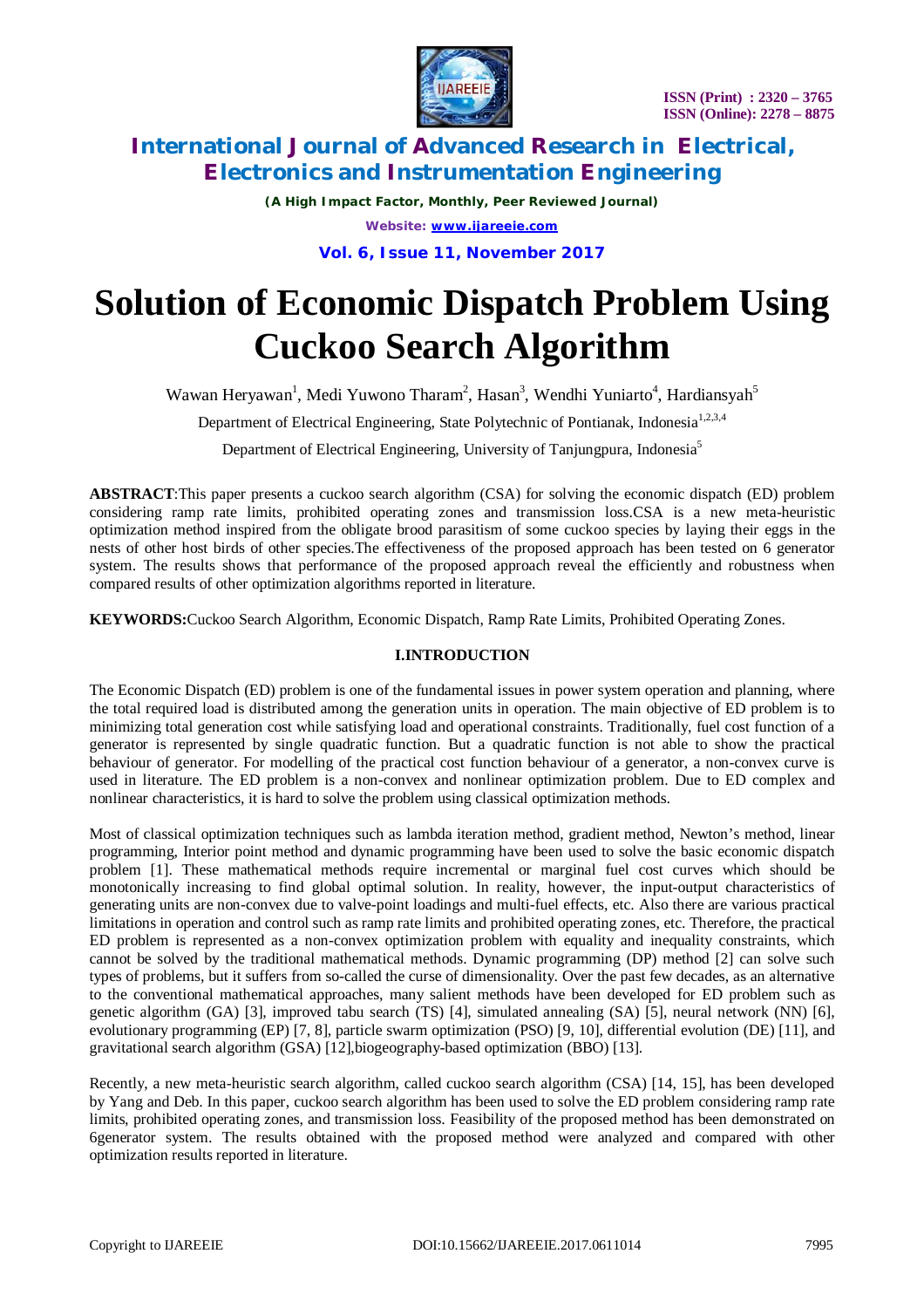

*(A High Impact Factor, Monthly, Peer Reviewed Journal)*

*Website: [www.ijareeie.com](http://www.ijareeie.com)*

### **Vol. 6, Issue 11, November 2017**

### **II.PROBLEM FORMULATION**

The objective of an ED problem is to find the optimal combination of power generations that minimizes the total generation cost while satisfying equality and inequality constraints. The fuel cost curve for any unit is assumed to be approximated by segments of quadratic functions of the active power output of the generator.For a given power system network, the problem may be described as optimization (minimization) of total fuel cost as defined by (1) under a set of operating constraints.

$$
F_T = \sum_{i=1}^n F_i(P_i) = \sum_{i=1}^n \left( a_i P_i^2 + b_i P_i + c_i \right) \tag{1}
$$

where  $F_T$  is total fuel cost of generation in the system (\$/hr),  $a_i$ ,  $b_i$ , and  $c_i$  are the cost coefficient of the *i*-th generator,  $P_i$ is the power generated by the *i*-th unit and *n* is the number of generators.

The cost is minimized subjected to the following constraints:

#### **(1) Active Power Balance Equation**

For power balance, an equality constraint should be satisfied. The total generated power should be the same as total load demand plus the total line loss.

$$
P_D = \sum_{i=1}^{n} P_i - P_{Loss} \tag{2}
$$

where $P_D$  is the total load demand and  $P_{Loss}$  is total transmission losses. The transmission losses  $P_{Loss}$ can be calculated by using  $\bm{B}$  matrix technique and is defined by (3) as,

$$
P_{Loss} = \sum_{i=1}^{n} \sum_{j=1}^{n} P_i B_{ij} P_j + \sum_{i=1}^{n} B_{0i} P_i + B_{00}
$$
\n(3)

where $B_{ij}$  is coefficient of transmission losses and the  $B_{0i}$  and  $B_{00}$  is matrix for loss in transmission which are constant under certain assumed conditions.

#### **(2) Minimum and Maximum Power Limits**

Generation output of each generator should lie between minimum and maximum limits. The corresponding inequality constraint for each generator is

$$
P_i^{\min} \le P_i \le P_i^{\max} \text{ for } i = 1, 2, \cdots, n
$$
\n<sup>(4)</sup>

where  $P_i^{\min}$  and  $P_i^{\max}$  are the minimum and maximum outputs of the *i*-th generator, respectively.

#### **(3) Ramp Rate Limits**

The actual operating ranges of all on-line units are restricted by their corresponding ramp rate limits. The ramp-up and ramp-down constraints can be written as (5) and (6), respectively.

$$
P_i(t) - P_i(t-1) \leq UR_i
$$
\n
$$
P_i(t-1) - P_i(t) \leq DR_i
$$
\n(6)

where $P_i(t)$  and  $P_i(t-1)$  are the present and previous power outputs, respectively. *UR<sub>i</sub>* and *DR<sub>i</sub>* are the ramp-up and rampdown limits of the *i-*th generator (in units of MW/time period).

To consider the ramp rate limits and power output limits constraints at the same time, therefore, equations (4), (5) and (6) can be rewritten as follows:

$$
\max\{P_i^{\min}, P_i(t-1) - DR_i\} \le P_i(t) \le \min\{P_i^{\max}, P_i(t-1) + UR_i\} \tag{7}
$$

#### **(4) Prohibited Operating Zones**

In practical operation, the entire operating range of a generating unit is not always available due to physical operation limitations. Units may have prohibited operating zones due to robustness in the shaft bearings caused by the operation of steam values or to faults in the machines themselves or the associated auxiliaries, such as boilers, feed pumps etc.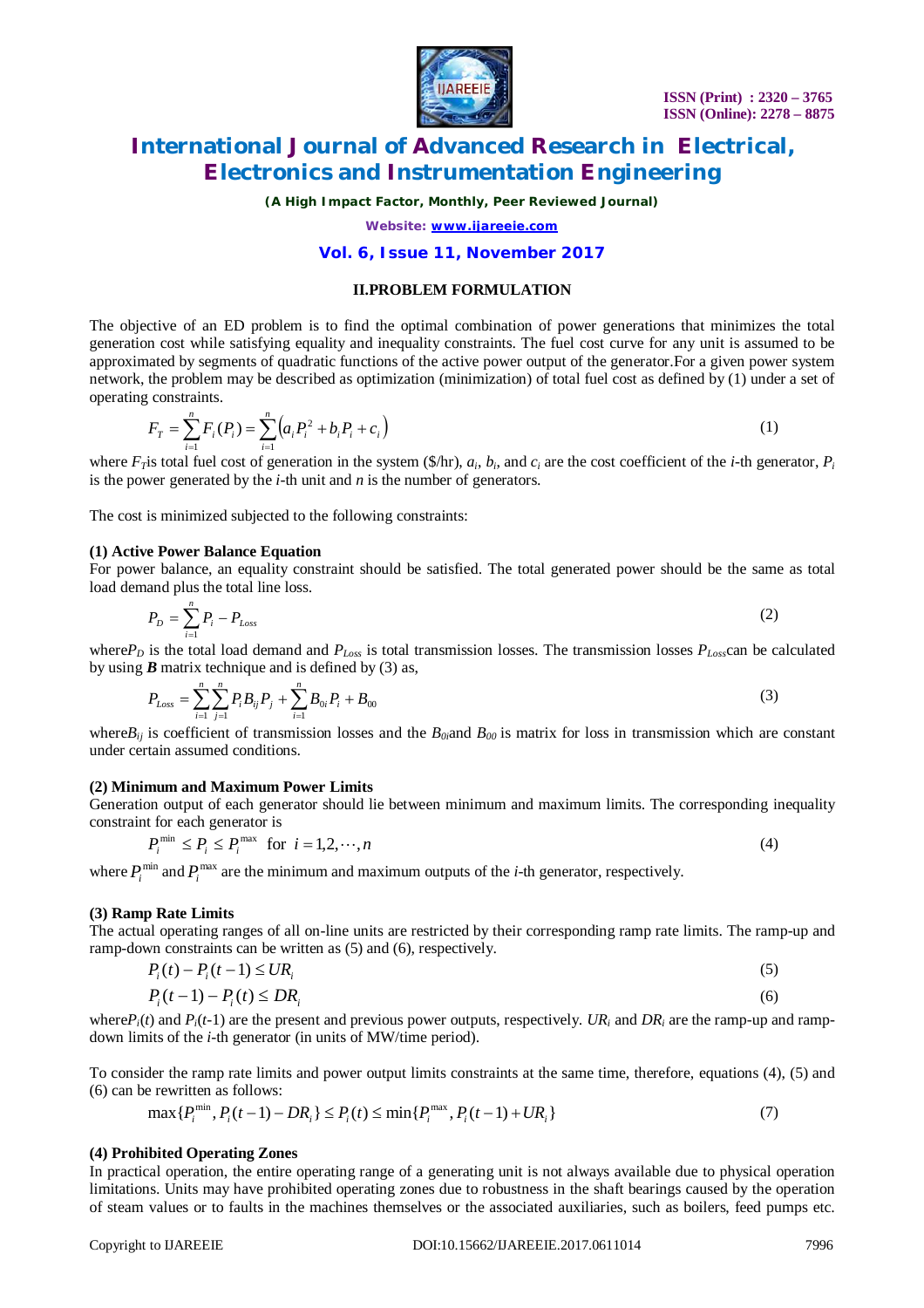

*(A High Impact Factor, Monthly, Peer Reviewed Journal)*

*Website: [www.ijareeie.com](http://www.ijareeie.com)*

### **Vol. 6, Issue 11, November 2017**

Such faults may lead to instability in certain ranges of generator power output. Therefore, for units with prohibited operating zones, there are additional constraints on the unit operating range as follows:

$$
P_i \in \begin{cases} P_i^{\min} \le P_i \le P_{i,1}^l \\ P_{i,k-1}^u \le P_i \le P_{i,k}^l, & k = 2,3,\dots, p z_i \\ P_{i,p z_i}^u \le P_i \le P_i^{\max}, & i = 1,2,\dots, n_{p z} \end{cases} \tag{8}
$$

where  $P_{i,k}^l$  and  $P_{i,k}^u$  are the lower and upper boundary of prohibited operating zone of unit *i*, respectively. Here, *pz*<sub>*i*</sub>isthe number of prohibited zones of unit *i*and *npz* is the number of units which have prohibited operating zones.

#### **III.CUCKOO SEARCH ALGORITHM (CSA)**

Cuckoo search (CS) is inspired by some species of a bird family called cuckoo because of their special lifestyle andaggressive reproduction strategy. This algorithm wasproposed by Yang and Deb [14]. The CS is an optimizationalgorithm based on the brood parasitism of cuckoospecies by laying their eggs in the communal nests ofother hostbirds, though they may remove others' eggs toincrease the hatching probability of their own eggs. Somehost birds do not behave friendly against intruders andengage in direct conflict with them. If a host bird discovers the eggs are nottheir own, it will either throw theseforeign eggs away or simply abandon its nest and build a new nest elsewhere [15].

The CS algorithm contains a population of nests or eggs. Each egg in a nest represents a solution and a cuckoo egg represents a new solution. If the cuckoo egg is very similar to the host's, then this cuckoo egg is less likely to be discovered; thus, the fitness should be related to the difference in solutions. The better new solution (cuckoo) is replaced with a solution which is not so good in the nest. In the simplest form, each nest has one egg. When generating new solutions for  $x^{(t+1)}$ , say cuckoo *i*, a Lévy flight is performed:

$$
x_i^{(t+1)} = x_i^t + \alpha \oplus \text{Levy}(\lambda)
$$
\n(9)

where  $\alpha > 0$  is the step size which should be related to the scales of the problem of interest. In most cases, wecan use  $\alpha$  $=$  O (1). The product ⊕ means entry-wise multiplications. Lévy flights essentially provide a randomwalk while theirrandom steps are drawn from a Lévydistribution for large steps:

$$
Lévy \sim u = t^{-\lambda}, (1 < \lambda \le 3)
$$

(10)

which has an infinite variance with an infinite mean.Here the consecutive jumps/steps of a cuckoo essentiallyform a random walk process which obeys a power-lawstep-length distribution with a heavy tail. The rules for CS are described as follows:

- Each cuckoo lays one egg at a time, and dumps it in arandomly chosen nest;
- The best nests with high quality of eggs (solutions) will carry over to the next generations;
- The number of available host nests is fixed, and ahost can discover a foreign egg with a probability  $p_a \in [0, 1]$ . In this case, the host bird can either throwthe egg away or abandon the nest so as to build acompletely new nest in a new location.

The later assumption can be approximated by the fraction  $p<sub>a</sub>$  of the *n* nests which are replaced by new ones(with new random solutions). With these three rules, thebasic steps of the CS can be summarized as the pseudo-codeshownbellow,

- 1) Define the objective function  $f(x)$ ,  $x = (x_1, \dots, x_d)^T$
- 2) Set *n*, *pa*, and MaxGeneration parameters
- 3) Generate initial population of *n* available nests
- 4) Move a cuckoo (*i*) randomly by Lévy flights
- 5) Evaluate the fitness *f<sup>i</sup>*
- 6) Randomly choose a nest (*j*) among *n* available nests
- 7) If  $f_i > f_j$  the replace *j* by the new solution
- 8) Abandon a fraction  $p_a$  of worse nests and create the same fraction of new nests at new location via Lévy flights
- 9) Keep the best solutions (or nests with quality solutions)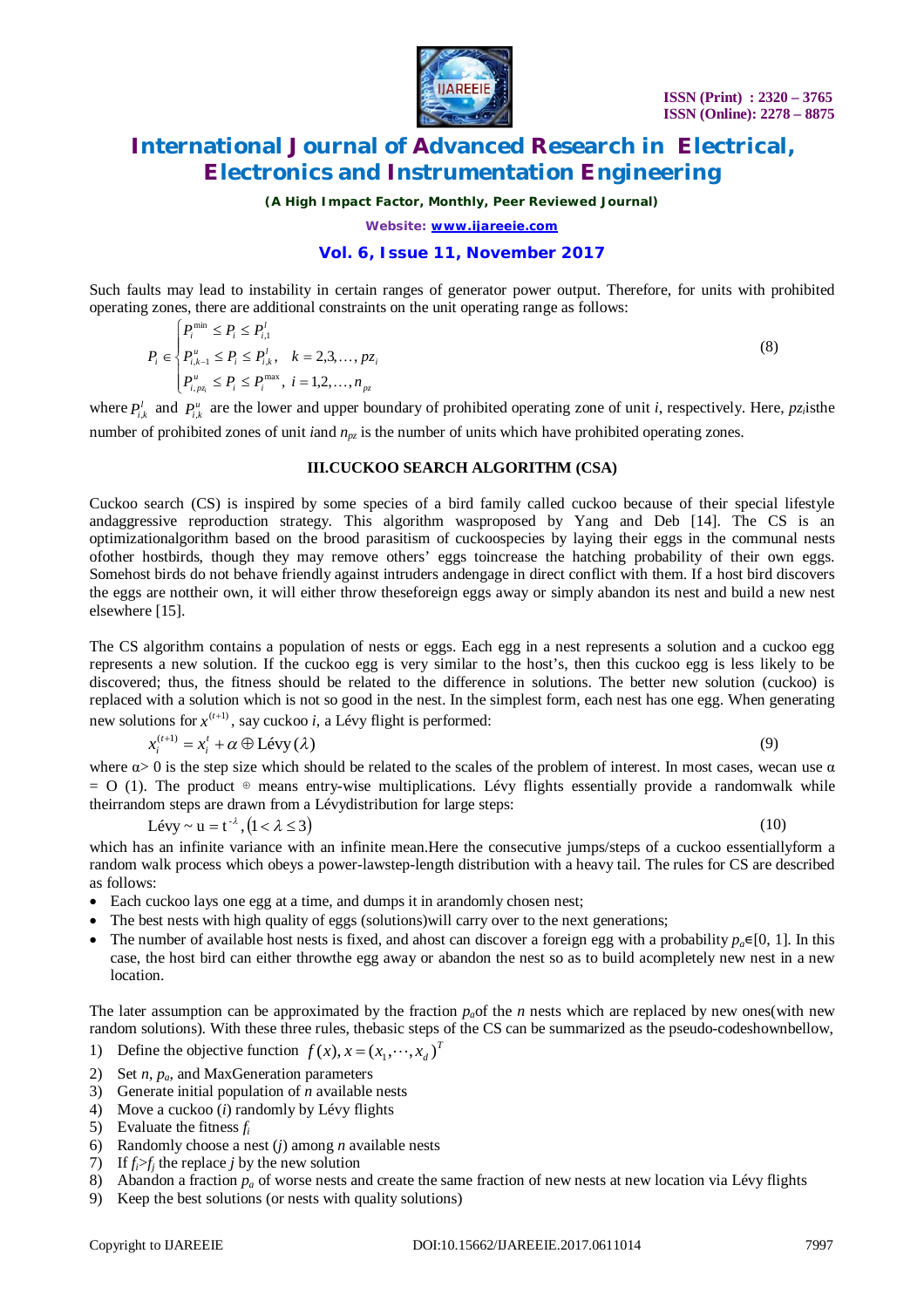

*(A High Impact Factor, Monthly, Peer Reviewed Journal)*

*Website: [www.ijareeie.com](http://www.ijareeie.com)*

#### **Vol. 6, Issue 11, November 2017**

10) Sort the solutions and find the best current solution

- 11) If stopping criteria is not satisfied, increase generation number and go to step 4
- 12) Post-process results and find the best solution among all.

#### **IV.SIMULATION RESULTS**

The proposed cuckoo search algorithm (CSA) has been applied to solve ED problem for verifying its feasibility. A sixgenerator systems with power loss, ramp rate limits and prohibited operating zones are considered. The total load demand on the system is 1263 MW. The parameters of all generating units are presented in Table 1 and Table 2 [9], respectively.

| <b>Table 1</b> Cost coefficients and unit operating limits     |                      |                   |               |                           |                       |  |  |
|----------------------------------------------------------------|----------------------|-------------------|---------------|---------------------------|-----------------------|--|--|
| Unit                                                           | $P_i^{\min}$<br>(MW) | $P_i^{\max}$ (MW) | a             | b                         | $\mathbf c$           |  |  |
|                                                                | 100                  | 500               | 0.0070        | 7.0                       | 240                   |  |  |
| 2                                                              | 50                   | 200               | 0.0095        | 10.0                      | 200                   |  |  |
| 3                                                              | 80                   | 300               | 0.0090        | 8.5                       | 220                   |  |  |
| 4                                                              | 50                   | 150               | 0.0090        | 11.0                      | 200                   |  |  |
| 5                                                              | 50                   | 200               | 0.0080        | 10.5                      | 220                   |  |  |
| 6                                                              | 50                   | 120               | 0.0075        | 12.0                      | 190                   |  |  |
| <b>Table 2</b> Ramp rate limits and prohibited operating zones |                      |                   |               |                           |                       |  |  |
| Unit                                                           | $P_i^0$ (MW)         | $UR_i$ (MW/h)     | $DR_i$ (MW/h) |                           | Prohibited zones (MW) |  |  |
|                                                                | 440                  | 80                | 120           | $[210, 240]$ [350, 380]   |                       |  |  |
| 2                                                              | 170                  | 50                | 90            | $[90, 110]$ [140, 160]    |                       |  |  |
| 3                                                              | 200                  | 65                | 100           | $[150, 170]$ $[210, 240]$ |                       |  |  |
| 4                                                              | 150                  | 50                | 90            | [80, 90] [110, 120]       |                       |  |  |
| 5                                                              | 190                  | 50                | 90            | $[90, 110]$ [140, 150]    |                       |  |  |
| 6                                                              | 110                  | 50                | 90            | [75, 85] [100, 105]       |                       |  |  |

The transmission losses are calculated by *B*matrix loss formula which for 6 generator system is given as:

| $B_{ij} = \begin{bmatrix} 0.0017 & 0.0012 & 0.0007 & -0.0001 & -0.0005 & -0.0002 \\ 0.0012 & 0.0014 & 0.0009 & 0.0001 & -0.0006 & -0.0001 \\ 0.0007 & 0.0009 & 0.0031 & 0.0000 & -0.0010 & -0.0006 \\ -0.0001 & 0.0001 & 0.0000 & 0.0024 & -0.0006 & -0.0008 \\ -0.0005 & -0.0006 & -$<br>$B_{0i} = 1.0e^{-3} * [-0.3908 - 0.1297 \space 0.7047 \space 0.0591 \space 0.2161 - 0.6635]$ |  |  |  |  |  |  |  |  |
|----------------------------------------------------------------------------------------------------------------------------------------------------------------------------------------------------------------------------------------------------------------------------------------------------------------------------------------------------------------------------------------|--|--|--|--|--|--|--|--|
| $R_{\infty} = 0.0056$                                                                                                                                                                                                                                                                                                                                                                  |  |  |  |  |  |  |  |  |

The obtained resultfor 6 generator system using the CSA method are given in Table 3 and the results are comparedwith other methods reported in literature, including BBO, GA, PSO and IDP. It can be observed that CSA can get total generation cost of 15443.07 (\$/hr) and power losses of 12.4448 (MW), which is the best solution among all the methods. Note that the outputs of the generators are all within the generator's permissible output limit. The cost convergence characteristic of six generator system obtained from CSA is shown in Fig. 1.

 $B_{00} = 0.0056$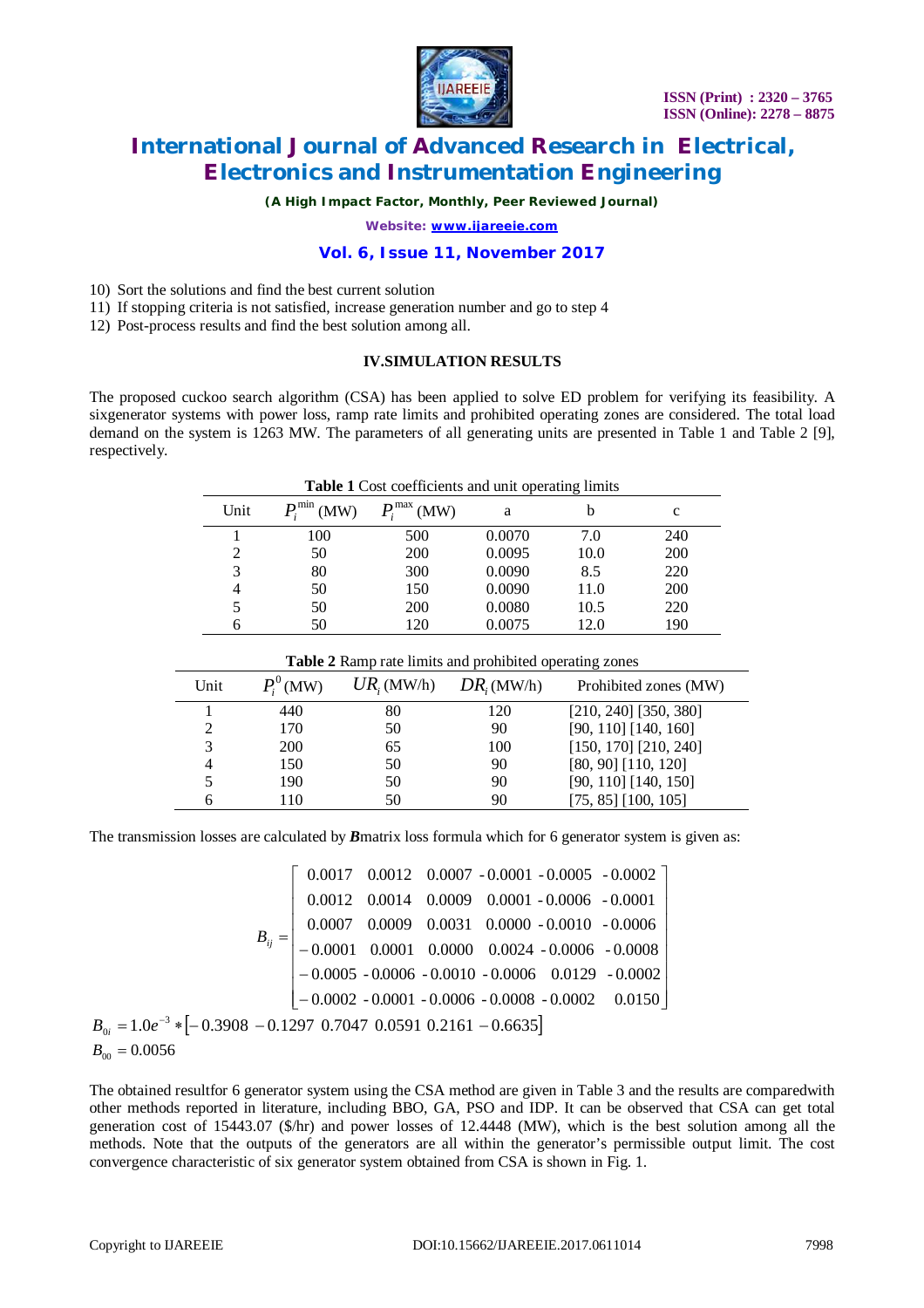

*(A High Impact Factor, Monthly, Peer Reviewed Journal)*

*Website: [www.ijareeie.com](http://www.ijareeie.com)*

#### **Vol. 6, Issue 11, November 2017**

**Table 3** Comparison of the best results of each methods  $(P_D = 1263 \text{ MW})$ 

| Unit Output                   | <b>BBO[13]</b> | GA[16]    | PSO[16]   | IDP[16]   | <b>CSA</b> |
|-------------------------------|----------------|-----------|-----------|-----------|------------|
| $P1$ (MW)                     | 447.3997       | 474.8066  | 447.4970  | 450.9555  | 447.3990   |
| $P2$ (MW)                     | 173.2392       | 178.6363  | 173.3221  | 173.0184  | 173.2408   |
| $P3$ (MW)                     | 263.3136       | 262.2089  | 263.0594  | 263.6370  | 263.3812   |
| $P4$ (MW)                     | 138,0060       | 134.2826  | 139.0594  | 138.0655  | 138.9796   |
| $P5$ (MW)                     | 165.4104       | 151.9039  | 165.4761  | 164.9937  | 165.3914   |
| <b>P6</b> (MW)                | 87.0797        | 74.1812   | 87.1280   | 85.3094   | 87.0529    |
| Total power output (MW)       | 1275.4460      | 1276.0217 | 1275.9584 | 1275.9794 | 1275.4448  |
| Total generation cost (\$/hr) | 15443.09       | 15459     | 15450     | 15450     | 15443.07   |
| Power losses (MW)             | 12.446         | 13.0217   | 12.9584   | 12.9794   | 12.4448    |



**Fig. 1** Cost convergence characteristic of 6-generator system

### **V.CONCLUSION**

In this paper, a cuckoo search algorithm (CSA) has been successfully applied for solving economic dispatch problem considering ramp rate limits, prohibited operating zones and transmission loss. The proposed technique has provided the global solution in the 6 generator system and the better solution than the previous studies reported in literature.